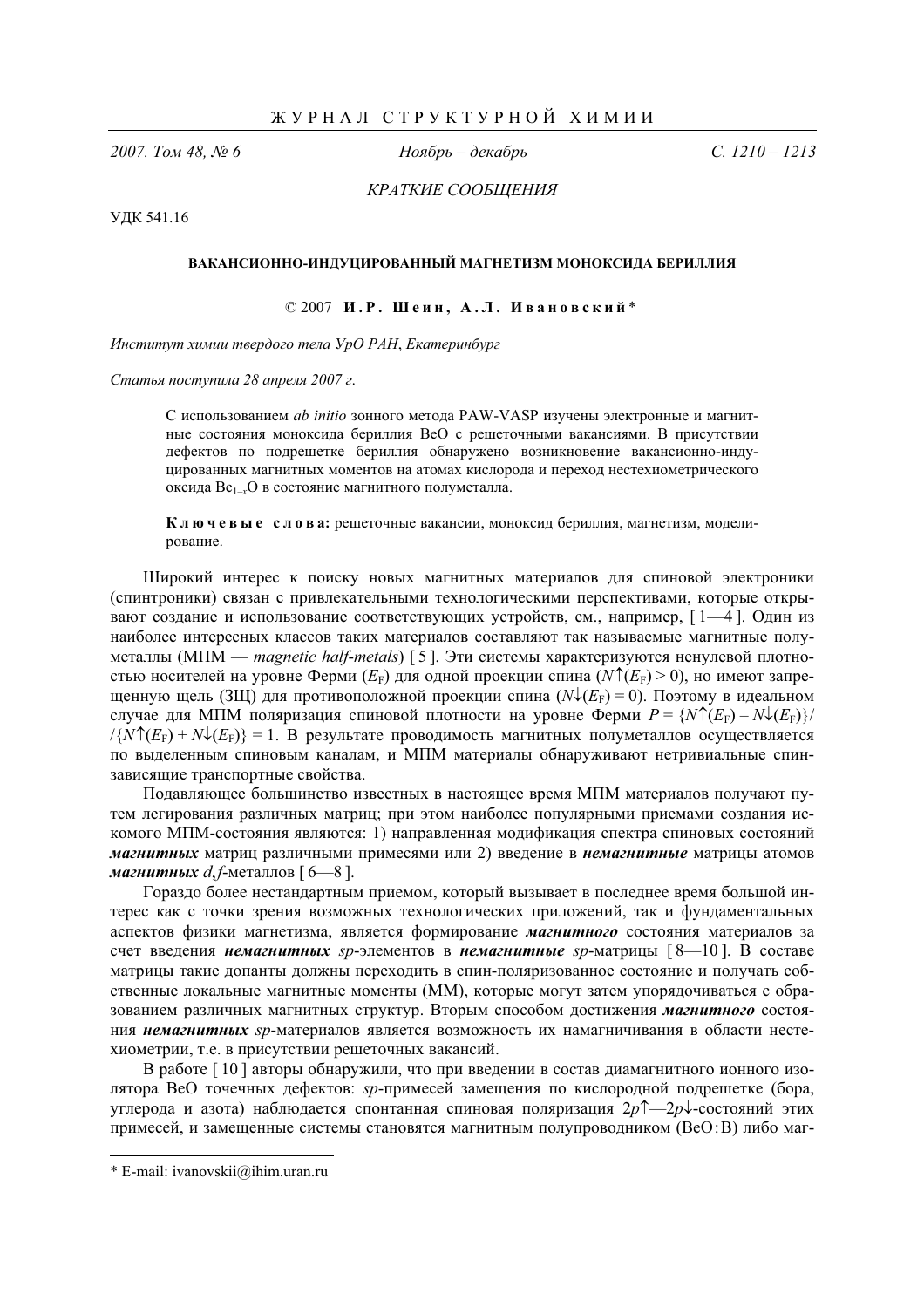Спиновые плотности состояний нестехиометрического оксида бериллия состава Be<sub>0.972</sub>O. Расчет методом PAW-VASP. *Вставка:* вклады в общую ПС Ве<sub>0,972</sub>О  $2p_{\uparrow}$ , $2p_{\perp}$  состояний атомов кислорода, окружающих Ве-вакансию, вблизи уровня Ферми



нитными полуметаллами (BeO:C,N). При этом имеет место *примесно-индуцированный маг***нетизм**: максимальные ММ в составе ВеО получают атомы примесей — бора (1,2 µ<sub>B</sub>), углерода (0,7 µ<sub>B</sub>) и азота (0,4 µ<sub>B</sub>), тогда как наведенные магнитные моменты атомов матрицы (бериллия и кислорода) на порядок меньше.

Мы предприняли исследование магнитных эффектов в ВеО в присутствии другого типа точечных дефектов — решеточных вакансий, т.е. рассмотрели возможность возникновения *ва***кансионно-индуцированного магнетизма**, и в настоящем сообщении приводим результаты расчетов электронных и магнитных состояний ВеО с вакансиями по подрешеткам бериллия и кислорода. Экспериментальные свидетельства наличия этих дефектов в кристаллическом вюртцитоподобном (B4) оксиде бериллия обсуждаются в монографии [11].

В качестве модельных использовали 72-атомные суперъячейки Ве<sub>36</sub>О<sub>35</sub>□ и Ве<sub>35</sub>■О<sub>36</sub> (здесь □, ■ — нейтральные вакансии по подрешеткам О и Ве), описывающие формальные составы нестехиометрических (по анионной и катионной подрешеткам) оксидов  $BeO_{0.972}$  и  $Be_{0.972}O$  соответственно. Расчеты проведены *ab initio* зонным методом PAW-VASP [12, 13] с обобщенной градиентной аппроксимацией (GGA) обменно-корреляционного потенциала в форме РВЕ [14]. Геометрию систем оптимизировали по условию минимума полной энергии (с точностью 0,01 мэВ), и сил, действующих на атомы в ячейке (с точностью 0,025 эВ/Å). В спин-поляризованных расчетах предполагался ферромагнитный тип магнитного упорядочения.

В согласии с предшествующими данными (см. обзор в [11]) наши расчеты показали, что основное состояние идеального *В*4 ВеО — немагнитное; его полностью занятая валентная зона образована преимущественно 2*p*-орбиталями кислорода (с малой примесью состояний Be2*s*,2*p*) и отделена от свободной Ве2*р*-подобной зоны проводимости прямой ЗЩ, межзонный переход в точке Г зоны Бриллюэна. Немагнитное состояние оксида сохраняется при введении в его состав кислородных вакансий: эффекты спиновой поляризации для  $BeO_{0.972}$  отсутствуют, и эту систему мы далее не обсуждаем.

Принципиально иная картина возникает в присутствии вакансии по катионной подрешетке. Как можно видеть из рисунка, где приводятся плотности состояний (ПС) Ве<sub>0.972</sub>О, спектр нестехиометрического оксида имеет вид, характерный для МПМ материалов: для одной спиновой подсистемы плотность носителей на уровне Ферми  $N_{\uparrow}(E_{\rm F}) > 0$ , тогда как спектр ПС носителей с противоположной проекцией спина содержит ЗЩ ( $N_{\downarrow}(E_{\rm F}) = 0$ ). Анализ парциальных ПС свидетельствует, что обнаруженный эффект обусловлен спонтанной спиновой поляризацией 2 $p_{\uparrow,\downarrow}$  зон четырех атомов кислорода, координирующих решеточную вакансию (О<sub>4</sub>). Видно, что для низкоспиновой подсистемы реализуется изоляторное состояние:  $\mathrm{O}^\mathrm{v}$   $2p_\downarrow$  орбитали полностью заполнены и  $N_{\downarrow}(E_F) = 0$ . Наоборот, для высокоспиновой подсистемы  $E_F$  пересекает частично занятую полосу О<sup>v</sup> 2<sub>*p*<sup>1</sup>-состояний, и спектр имеет металлический характер. Численные</sub> оценки показывают, что основной вклад (1,98 сост./эВ, или 63 %) в  $N(E_F)$  вносят О<sup>v</sup>  $2p_1$ состояния атомов (O<sub>4</sub>). В результате для системы Ве<sub>1-х</sub>О проводимость будет осуществляться исключительно за счет спиновых  $\mathrm{O}^\mathrm{v}$   $2p_\uparrow$ -состояний.

Поскольку для Ве<sub>0,972</sub>О максимальное спиновое расщепление испытывают 2p-оболочки атомов кислорода, окружающих дефект, то на этих атомах образуются заметные локальные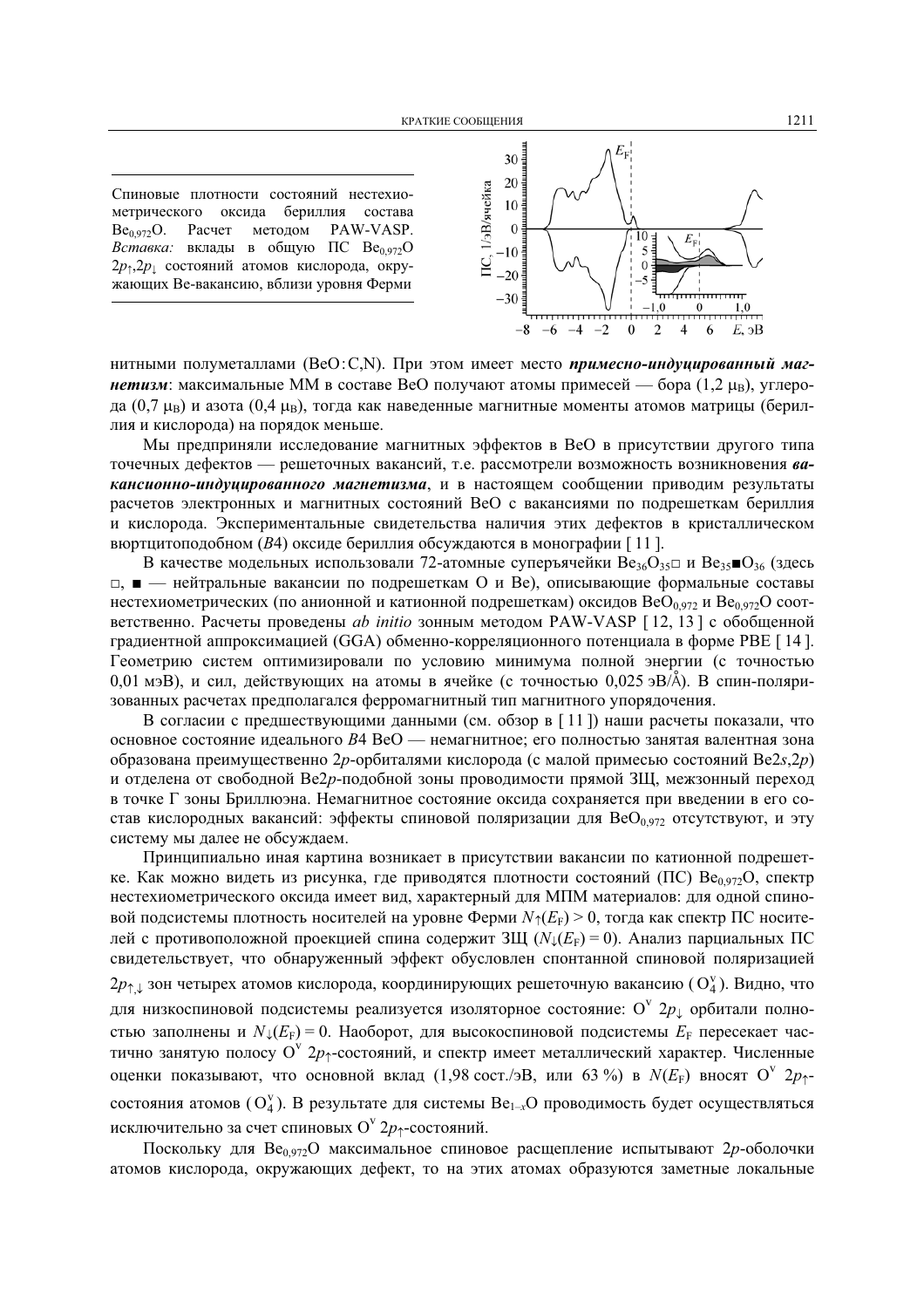магнитные моменты: ММ( $O^{v}$ ) = 0,289÷0,398  $\mu_{B}$ . Указанные различия (на ~27 %) ММ атомов кислорода первой сферы ( $O_4^V$ ) связаны с их анизотропным типом релаксации вокруг вакансии, когда, как показали расчеты, происходят неэквивалентные смещения этих атомов из позиций идеальной решетки типа вюртцита.

Качественно картину обнаруженного эффекта вакансионно-индуцированного намагничивания нестехиометрического моноксида бериллия можно пояснить с помощью следующей простой схемы. При возникновении вакансии по полрешетке бериллия в спектре Ве<sub>1–</sub>, О образуются так называемые "вакансионные" состояния, хорошо известные в электронной теории нестехиометрических фаз (см., например, [15]). Их происхождение связано с локальным нарушением симметрии и координационных чисел ионов кислорода  $O_4^v$ , окружающих вакансию. А именно, появление катионной вакансии изменяет ближнее окружение атомов  $O^{v}$  от  $[Be^{2+}]_4$  до [ Be<sup>2+</sup>]<sub>3</sub>, приводя к уменьшению эффективного положительного заряда катионной сферы O<sup>v</sup>. В результате величина кулоновского взаимодействия валентных электронов  $O<sup>v</sup>$  атомов, т.е. уњергии связи О<sup>v</sup> 2*p*-зон уменьшается, и эти зоны сдвигаются в область запрещенной щели матрицы, образуя полосу "вакансионных" состояний. Далее, как показали наши расчеты, происходит спонтанная спиновая поляризация "вакансионных" состояний, что приводит к наиболее энергетически выгодному магнитному состоянию  $O_y$  и общему МПМ-виду спектра нестехиометрического Ве<sub>1–*x*</sub>O.

Важно отметить, что ММ атомов (Ве и О) для следующих (после  $O_4^v$ ) координационных сфер вакансии много меньше и составляют около 0,05 и 0,075 µв соответственно. В итоге общий магнитный момент  $Be_{0.972}O$  (1,864  $\mu_B$ , в расчете на суперъячейку) на 72 % определен магнитными моментами, локализованными на ближайших к вакансии атомах кислорода.

Таким образом, для нестехиометрического  $Be_{1-x}O$  возникает эффект вакансионноиндуцированного намагничивания "собственных" атомов решетки оксида — в отличие от упоминавшегося случая примесно-индуцированного магнетизма допированных систем (BeO:C,N) [ 10 ], общий магнитный момент которых в основном обусловлен ММ примесных центров, в то время как намагниченность атомов матрицы — бериллия и кислорода — крайне мала.

Основываясь на приведенных результатах, можно предположить возможность "смешанного" (примесно-вакансионного) механизма намагниченности ВеО, когда в бериллий-оксидной матрице одновременно присутствует два типа решеточных дефекта: структурные вакансии и примеси замешения. Примеры такой "двойной" дефектности широко известны: в частности, эти эффекты возникают при гетеровалентном легировании оксидных матриц. Исходя из приведенных данных, можно ожидать существенного роста общей намагниченности подобных систем — за счет суммарного эффекта возникновения значительных ММ на примесных атомах и намагничивания атомов исходной матрицы, обеспечиваемого присутствием решеточных вакансий. Анализ предложенного механизма намагничивания (на примере системы  $Be_{0.972}O_{0.972}C_{0.028}$ ) сейчас проводится.

Работа поддержана Российским фондом фундаментальных исследований, проект 05-08-01279.

## СПИСОК ЛИТЕРАТУРЫ

- 1. *Wolf S.A., Awschalom D.D., Buhrman R.A. et al.* // Science*.* 2001. **294**, N 5546. P. 1488 1495.
- 2. *Zutic I., Fabian J., Das Sarma S.* // Rev. Mod. Phys. 2004. **76**. **–** P. 323 410.
- 3. *Ivanov V.A., Aminov T.G., Novotortsev V.M. et al.* // Russ. Chem. Bull. 2004. **53**, N 11. P. 2357 2405.
- 4. *Jungwirth T., Sinova J., Masek J. et al.* // Rev. Mod. Phys. 2006. **78**, N 3. P. 809 864.
- 5. *Ирхин В.Ю., Кацнельсон М.И.* // Успехи физ. наук. 1994. 164, № 7. С. 705 724.
- 6. Шеин И.Р., Кожевников В.Л., Ивановский А.Л. // Письма в ЖЭТФ. 2005. 82, № 4. С. 239 242.
- 7. Шеин И.Р., Кожевников В.Л., Ивановский А.Л. // Физ. тех. полупровод. 2006. 40, № 11. С. 1295 -1299.